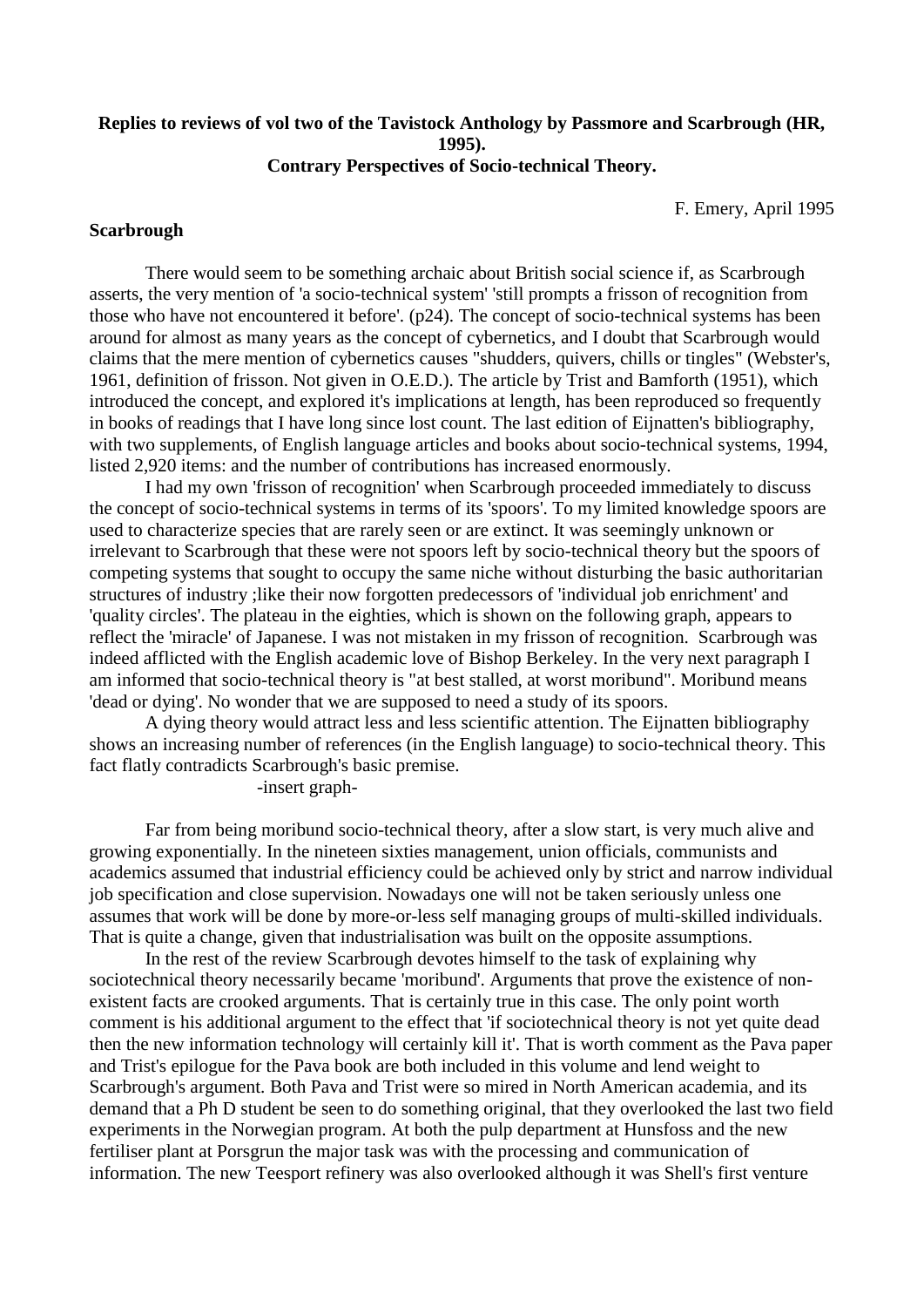into a computer controlled refinery. Those examples were very successful examples of what our theory enabled us to design in the sixties. There was no hang-up about instrumentation, automation and computerization because we had long regarded those as the challenges we had to meet (Emery, 1959; Emery and Marek, 1962). Quite early we realized that the critical matter was the location of decisions about control and coordination. Analysis of the technology guided us to where those decisions had to be made but could not tell us where those decisions had to be made in the social system. For high level non-routine tasks we recognized that full multi-skilling was not feasible so we designed for self-managing groups where this was not a prerequisite, and tested the design in practice. We, Merrelyn Emery and myself, published that extension of socio-technical theory in early 1974; having satisfied ourselves and our Australian colleagues that it worked in practice. That extension (in this volume pp599-613) was presented in the context of arguing for participative ST designs. Participative designing assumed a degree of mutual trust between management and the workforce that was not easily envisaged in the USA. I presume that that was why Trist and Pava ignored what was before their eyes. That is just the sort of contradiction that a conscientious independent reviewer should pick up. It was not an excuse to weave another story.

The above explains why Scarborough's review is so peculiar. His sense of proceeding from such a sure assumption might also explain his off-handed treatment of the book he was reviewing and his own review. He twice confuses the original Haighmoor, South Yorkshire, study with the later Durham studies (p23): he quotes me as the editor who wrote the introduction (It was Trist. As far as I can recall I had nothing to do with the editing of that volume). He interprets that quote as an admission of "intellectual marginality". Trist was doing nothing of the sort; he was referring to the mainstream of managers and trade unionists (pp55-56). Like me, Trist felt that most of the academic contributions to organizational theory were much more marginal to that mainstream than was sociotechnical theory. A certain casualness might be read into the fact that two of the references he gives in the text do not appear in his list of references.

What I have said above does not explain why Scarbrough was invited to review this volume. Independence is valueable and even some ignorance is tolerable provided the reviewer is prepared to study what he/she is asked to review. Scarbrough is certainly ignorant of the field. Evidence of this is the above graph, the fact that he has not qualified for a single entry in Einjatten's exhaustive bibliography and that he still regards Silverman (1970) as a reliable judge of systems theory. What is unforgivable in a reviewer is pre-judgement. Scarbrough did not need to read the volume he was asked to review because he already had very firm ideas on all the matters it could be expected, by him, to refer to.

### **Appendix.**

Nothing in Scarbrough's reasons for the moribund state of sociotechnical theory can be given credence but they do give a lead to the thinking prevalent in Warwick and other such British universities. I am assuming, in what follows, that Scarbrough's peculiar review of Vol II reflects prevalent views in his sub-culture.

1. "..the socio-technical perspective stands indicted of reifying complex social interactions and neglecting human agency" (Silverman, 1970). How do we stand with regard to this criminal charge? First, reification is a matter of explaining observed behaviour by reference to the inherent nature of the object. We were amongst the first social scientists to reject that Aristotelean mode of explanation. Second, Trist and Bamforth dealt at length with human agency in response to the conditions of long-wall coal mining. In "Characteristics of Socio-technical Systems"(1959) I specifically dealt with that dimension and formulated preliminary hypotheses. In 1964 we had advanced to the point where we could specify the six human requirements of a job (what they should afford to people). Silverman's judgments in his Ph D thesis, although under the supervision of Tom Burns, show total ignorance of these developments. His references to Rice and Miller are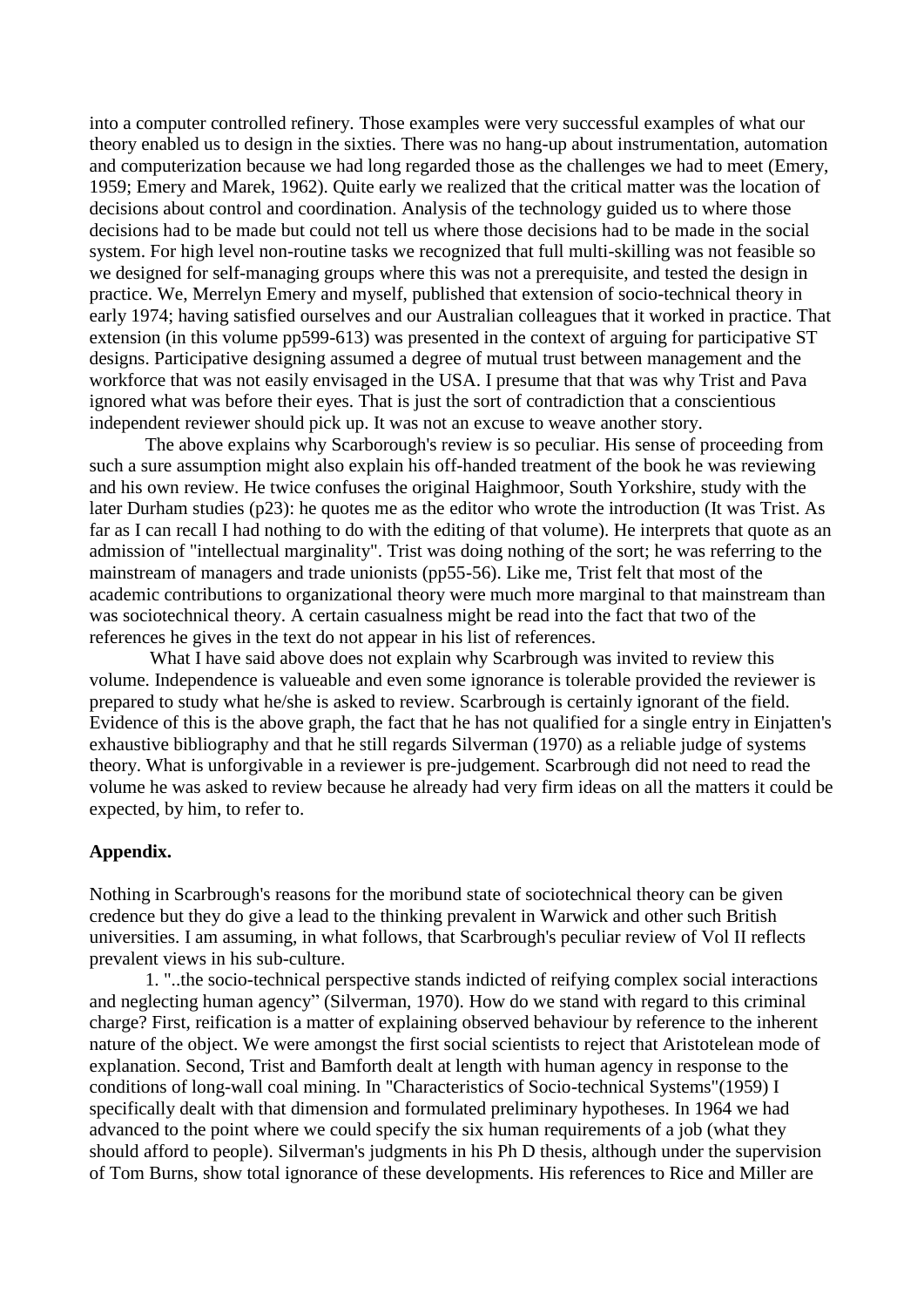quite misleading. We separated from those people in 1961 because we had deep theoretical disagreements about just these matters. When Silverman published in 1970, these developments were public knowledge, readily available to him and his supervisor. That Silverman could be quoted so confidently in 1995 can only be put down to the readiness of British sociologists to accept Silverman's claim to have killed the systems dragon and restored sociology to the sociologists. That done, one does not have to think about systems; one just quotes Silverman's juvenile indictment.

2. ".. the assumption of consensual organizational goals..".

That 'assumption' exists only in the eyes of those academics who sought to demonize the Tavistock Institute. We worked with both unions and management to convince them that there were win-win possibilities in just about any workplace. These possibilities concerned workers' alienation from their activity. We always made it explicit that these measures did not effect the alienation of workers from the product of their activity. The latter was a matter for so-called economic democracy and that was a matter with which we were never involved. In case that explanation is not understood let me say that we never assumed that what we were doing ensured consensus in the labour market.

3. "...their theoretical tools left them ill-equipped to explain the dynamics of such bureaucracies" (p25). On the contrary our conceptual tools, and our practice of getting involved with re-designing bureaucracies, private as well as government, enabled us to get to the genotypical features of bureaucracy (Emery & Emery, this volume, pp599-613). It is disgraceful but throughout this century academic sociology, in its 'critical, non-interventionist mode', has not advanced one whit from Weber's phenotypical description of the Prussian bureaucracy. It would have been irresponsible of us to have fallen back on that 'theoretical heritage".

Scarbrough's comments on open system theory and action research would not have arisen if he had read the volume he was reviewing. It would appear that the only thing which could match Scarbrough's ignorance is his arrogance.

Dear Bill, 10 May 95.

My copy of the Jan. issue of Human Relations arrived only last week (sea mail to Australia was just as fast in the age of sail and only six weeks in the age of the mail steamers).

Your response to Scarbrough's review of Vol 2 was probably pretty much like mine. Enclosed is my review of his review. The interesting part is page two, the graph I made of Eijnatten's exhaustive review of STS literature. My feelings are expressed in the last sentence of the last page.

I will send this to the new editor of HR. My guess is that he deliberately chose Scarbrough as a foil to your very positive review. I will ask him for space for a temperate reply to Scarbrough.

### **Passmore.**

There are some matters I would like to discuss but they are not at all the sort of matters that divide me off from Scarbrough.

1. PD & SC. They share a common philosophy of learning and both proceed from design principle two but are quite different methodologies, with quite different, although complementary, purposes. The employment of one of those methodologies does not necessarily entail employment of the other. When both are used the order depends on circumstances. They involve quite different criteria for selection of participants, and different group processes.

2. The persistence of the nine-step model in Lou Davis' sphere of influence is for the same reason as Davis sought to go under the label of QWL. (p 614. Vol.2). American corporations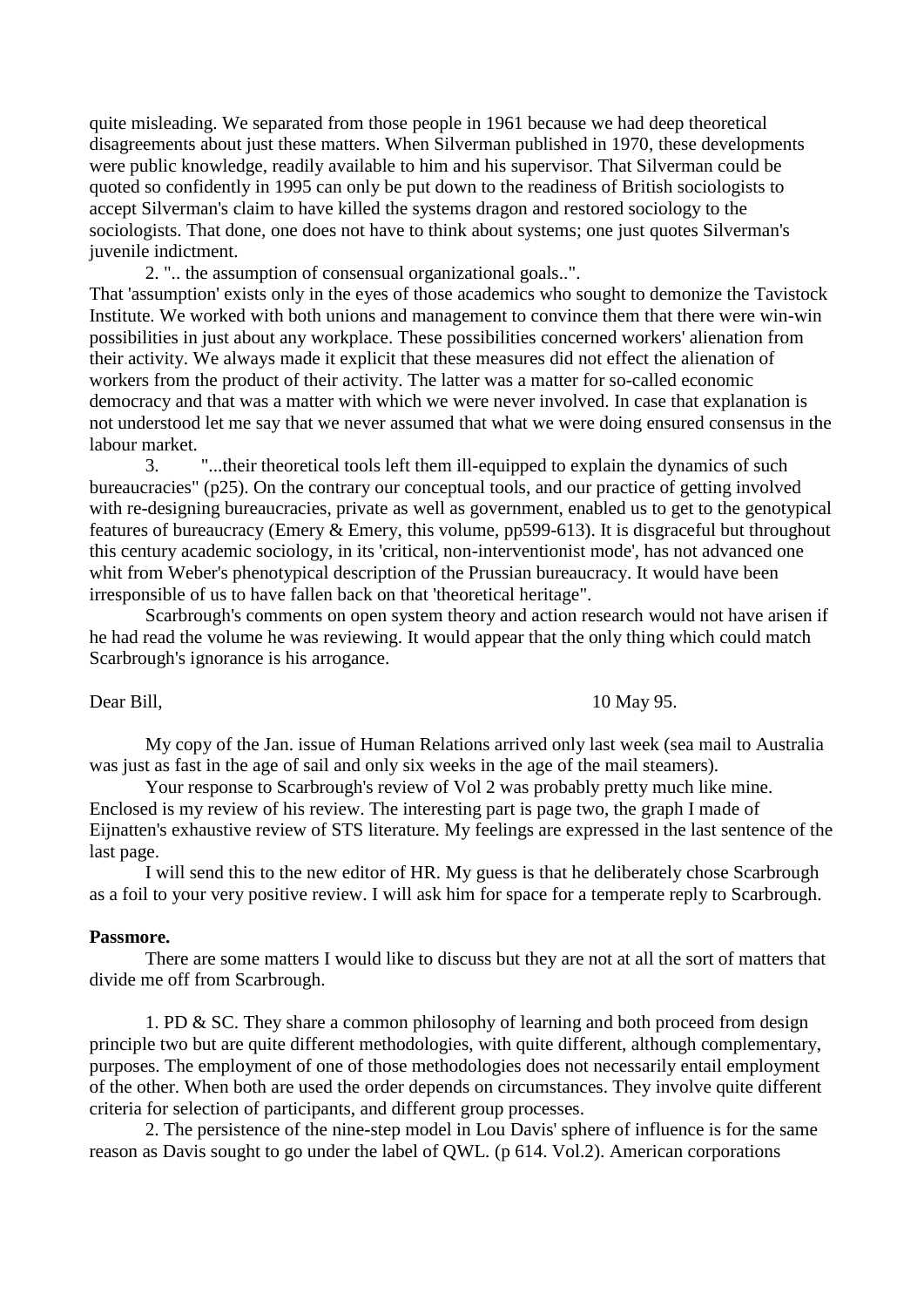wanted to minimize employee involvement and Davis wanted to calm corporate fears in order to get a hearing (even if it was not in their longer term interest).

3. Legislation. The comments on this seem to have missed my point that this would have to be a different kind of law - educational and without policing or punitive sanctions (p617, vol.2).

4. Eric's pessimism (yours, p16). You confirm what I had heard from a couple of other persons who were close to Eric. It reflects his personal position in the States since 1966. As I pointed out in the obituary he found no institutional base to give him leverage, Davis and Ackoff denied him this and at York Uni he was an ancillary. We others had no cause for pessimism (I wish that before he died Eric could have seen my Turkish paper and the graph of Eijnatten's bibliography).

Those are just odds and ends. More serious discussion should take place about views of the future. We are all guessing about the future. In writing about what is useless baggage you make three points:

- a) problems with wide acceptance.
- b) length and costliness of intervention
- c) the art of group dynamics.

I think that these three matters could be considered as three facets of the strategic problem. The strategic problem has been around from the early days, although much more clearly

spelt out over the years. The document "On some characteristics of socio-technical systems' (Feb 1959) summed up what we had learnt from our studies and what could be gleaned from the general field of industrial sociology and psychology. It was our 'bible' through the sixties. In that I took care to point out that STS only addressed matters that arose in the workplace from 'the alienation of people' from their activities ; it created conditions for pride in the quality and cost of the products and services created but did not address any of the general problems associated with 'alienation from the product'. This was easy for us as we had seen first-hand that the nationalization of the British coal mines had not in any way improved conditions at the coalface.

The pursuit of democracy in the workplace and 'economic democracy' are two very different things. In Europe the critics of STS have accused us of avoiding the big problem of economic democracy and in North America they have accused us to aiming at solving the big problem by indirect means! At the enterprise level there is currently little or no overlap. At the national level, and over a longer time-span, it does seem to me that there must be considerable overlap. On that scale the two processes still do not become one process but both contribute to the cultural transformation of society that both need.

Whatever the reason for opposing STS solutions the tactics of resistance have had to change with the general recognition that workforces, at both enterprise and national levels, have to be based on self-managing teams of multi-skilled workers. Over investment in training for multiskilling and expert analysis of socio-technical systems have been emerging as the favored tactics. These over-investments 'prove' that management are taking the challenge seriously even when they know themselves that these over-investments are self-defeating. The boards of the corporations get a picture of a conscientious and progressive management and the workforce get the message that they are still just tools. Just in case in the later have any illusions they find that when organized into teams they are responsible to a 'team leader' and the team leader, in the last analysis, is the one who is responsible to management for team performance. The realities of supervisory control and consequent de-skilling on the job have not changed for the workforce.

You refer to the social dynamics of groups as a frontier for STS. You clearly mean a frontier for social scientists. I could not agree less. In no time social science would, once again, get a reputation for manipulating team membership for managerial purposes. Legitimate managerial purposes are adequately catered for when teams are allowed to accept or dismiss individuals solely for their ability and willingness to contribute to the negotiated group tasks (not for gender, ethnic